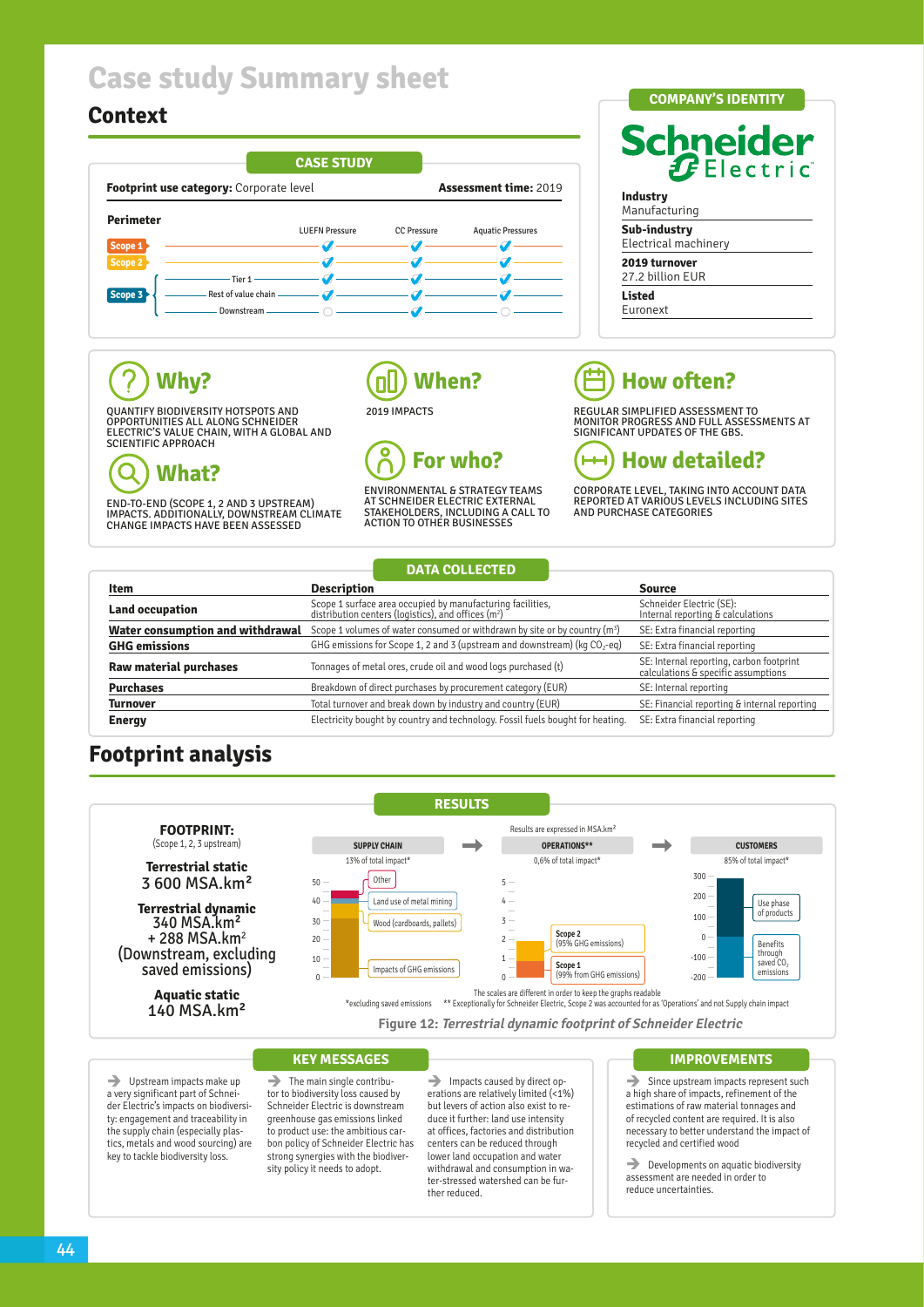## 3.2 Schneider Electric

As a global specialist in energy management and automation in more than 100 countries, Schneider Electric offers integrated energy solutions across multiple market segments. Sustainability is at the heart of its strategy, and it has recently started its biodiversity journey. For Schneider Electric, the evaluation of its biodiversity footprint was

therefore an opportunity to quantify biodiversity hotspots and opportunities all along its value chain, with a global and scientific approach.

The Biodiversity Footprint Assessment of Schneider Electric's activities has been conducted following the 5 steps described in section 1.2.2.

In the following paragraphs, the application of those steps in the specific case of Schneider Electric will be discussed.

### **BOX 3 Invited witness – Esther Finidori on a simple belief when it comes to corporate environment: quantify, strategize, act**

We are at a turning point for biodiversity and a drastic acceleration is needed to avoid major disruption in our society. The past ten years have taught us that a lot can be done at personal, governmental or company level to limit global warming. In the coming years we must replicate and fast-track the adoption of those best practices in the field of biodiversity.

To begin their biodiversity journey, companies must measure their impact across the entire value chain, define ambitious science-based strategies and take relevant action.

In 2020, Schneider Electric was the first company to measure its biodiversity footprint across the entire value chain, using the Global Biodiversity Score®. Based on this scientific approach, we committed to achieve No Net Biodiversity Loss in our direct operations by 2030.

Understanding our impacts allowed us to pinpoint solutions to act now. For instance, greenhouse gas emissions represent over 95% of Schneider Electric's biodiversity impact; hence, stepping up the fight against climate change is an essential lever for preserving biodiversity.

At Schneider Electric, we are committed to:

**- Develop solutions for biodiversity**. We innovate every day to help our customers reduce their  $\mathrm{CO}_2$  emissions. In 2020, with Schneider, our customers avoided 75 mt  $CO<sub>2</sub>$ . In the coming years we will help them avoid 100 mt CO $_{_2}$  in average every year.

**- Transform the value chain,** working with our suppliers to improve the traceability of raw

materials and components, develop circular economy principles (both with our suppliers and our customers) and increase the share of low(er) environmental impacts materials

**- Act locally to preserve ecosystems**. Wherever we operate we are engaged to have a biodiversity preservation and restoration program by 2025.

We are well aware that we won't succeed in this journey alone and the entire economic system needs to step up to face the challenge. The financial sector also has a major role to play: for climate change it is today the engine that creates the needed momentum for an acceleration of corporate strategies.

The private sector can begin now to quantify its impacts on biodiversity, understand the interdependencies between nature and business, identify risks and define action plans by committing to No Net Biodiversity Loss. The responsibility of every company and investor is to be sure that its economic activities respect a trajectory to favour the biodiversity preservation and restoration.

Clear and measurable international targets must also be set during the coming international instances (such as the COP15), similar to the 1.5°C target which clearly shows us the way for climate action.

Time to act is now, and impact quantification is a must-have first step in that direction.

> **Esther Finidori,**  VP Environment Schneider Electric

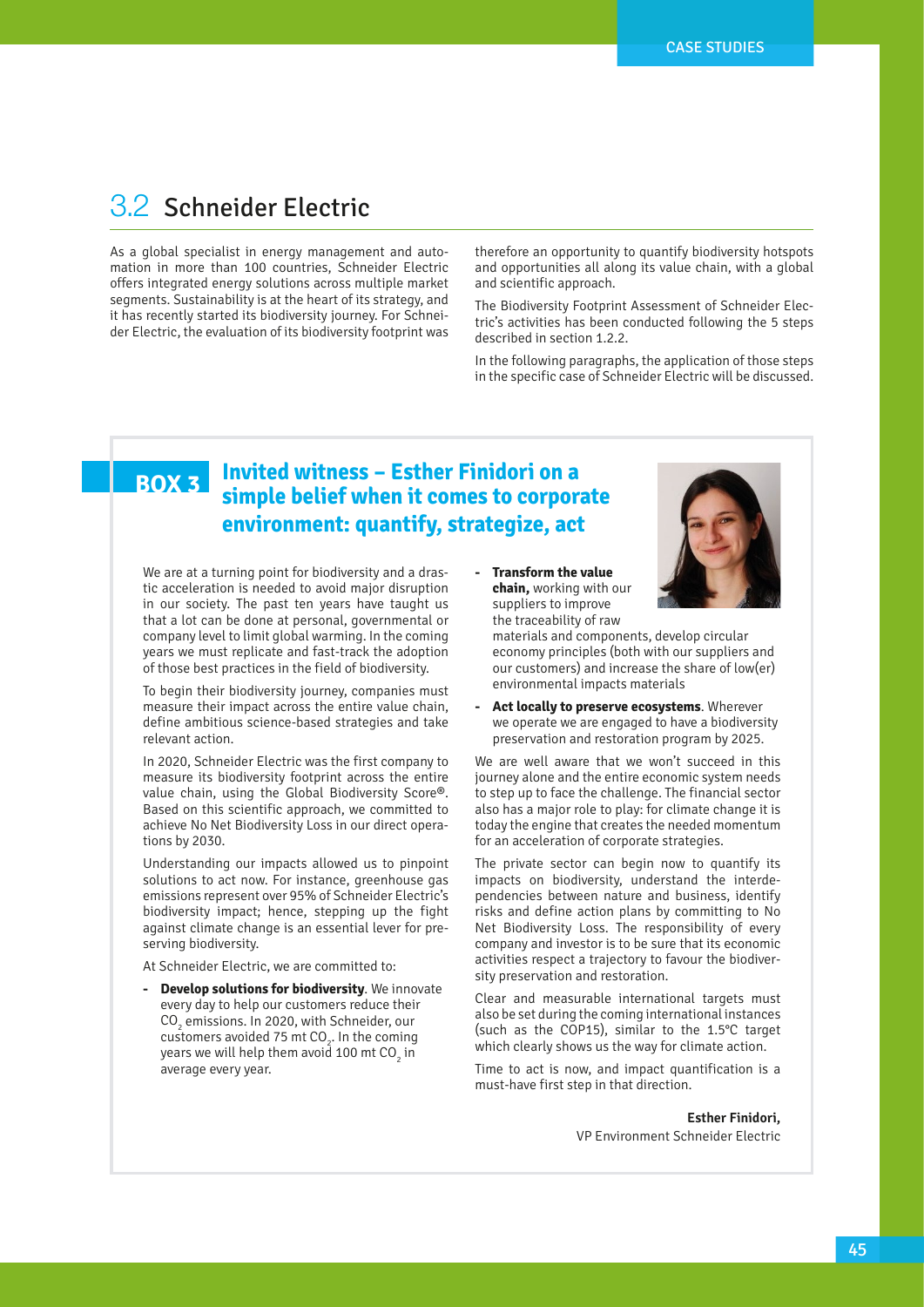## 3.2.1 Framing

The framing of the evaluation is an important step since it sets the boundaries and lays the foundations of the study. It usually involves the project owner and the assessors and, in the case of Schneider Electric (here the project owner), it lasted a couple of weeks.

#### a **PERIMETER**

The following questions were answered for the definition of the perimeter of Schneider Electric's evaluation:

 Which business units, subsidiaries? Whole Schneider Electric group

- Which countries, site? Global
- What is the time period of the assessment? 2019

Which Scopes? End to end: Scope 1, 2 and 3 upstream. Additionally, downstream climate change impacts have been assessed.

#### **B SCREENING OF BIODIVERSITY ISSUES**

To identify the most impactful steps within value production, a first screening of sectoral level impacts is usually conducted based on the turnover split per region and sector with the GBS. At the site level, a screening of the presence of threatened species (IUCN Red List for example) or protected areas nearby can be conducted with tools such as the Integrated Biodiversity Assessment Tool or IBAT $(1)$ , as recommended in UNEP-WCMC report on extractives biodiversity indicators (UNEP-WCMC 2019).

What are the main sources of biodiversity impact within the value chain of the company?

(1) https://www.ibat-alliance.org/

In the case of Schneider Electric, the first screening of the impacts with the GBS highlighted the importance of Climate change impacts as well as upstream Scope 3 impacts. Therefore, the data collection was mainly focused on these elements.

 What are the endangered species, protected areas, critical habitat, etc. around the sites of the company?

Schneider Electric is planning to use IBAT in addition to the GBS to gain knowledge on protected areas and endangered species around their sites (Schneider Electric and CDC Biodiversité, 2020).

### 3.2.2 Data collection

Data collection is probably one of the most time-consuming steps of a BFA. Collecting the best and most relevant available data requires the involvement of many different departments of the assessed company. Efforts should be concentrated on the pressures identified as the most material during the screening: in other words, efforts to collect data should be proportional to the expected impacts associated to them (e.g. 80% of efforts for the data associated to 80% of the impacts). In the case of Schneider Electrics, this step lasted around 2 months and involved the project owners and consultants, the procurement team, as well as Life Cycle Assessment experts.

What type of data can be collected?

Based on the results of Step 1, the data collection focused on procurement data and climate change. For procurement data, LCA experts from Schneider Electric's teams worked together with the procurement in order to get the raw material data behind the manufactured products.

Table 21 summarises Schneider Electric's data, for each pressure on biodiversity and each Scope; as well as the materiality of the associated impact, as identified in the previous step.

**Table 20: Example of a fictitious** (not related to Schneider Electric's case) **representation of the screening of the main sources of impacts (O**=least material; **OOOOO**=most material)

| <b>SCOPES</b>           | <b>LAND USE CHANGE</b> | <b>DIRECT EXPLOITATION</b><br>OF BIOLOGICAL<br><b>RESOURCES</b> | <b>CLIMATE CHANGE</b> | <b>POLLUTION</b> | <b>INVASIVE ALIEN</b><br><b>SPECIES</b> |
|-------------------------|------------------------|-----------------------------------------------------------------|-----------------------|------------------|-----------------------------------------|
| Scope 1                 |                        |                                                                 | 000                   | OO               |                                         |
| Scope 2                 |                        |                                                                 | 00000                 |                  |                                         |
| <b>Upstream Scope 3</b> | 0000                   | 00000                                                           | 0000                  | $\infty$         |                                         |

**Table 21: Schneider Electric's collected data** (Schneider Electric and CDC Biodiversité 2020)

| <b>IPBES PRESSURES</b>                         | <b>SCOPE 1</b>                                                            | <b>SCOPE 2</b>                    | <b>UPSTREAM SCOPE 3</b>                                                                                                                                      | <b>DOWNSTREAM</b><br><b>SCOPE 3</b> |
|------------------------------------------------|---------------------------------------------------------------------------|-----------------------------------|--------------------------------------------------------------------------------------------------------------------------------------------------------------|-------------------------------------|
| Land use change                                | $\circ$ Surface of the land occupied (m <sup>2</sup> )                    |                                   |                                                                                                                                                              |                                     |
| Direct exploitation of<br>biological resources | O Volumes of water consumed or<br>withdrawn by site or by country $(m^3)$ | Not yet<br>assessed in<br>the GBS | Tonnages of metal ores, crude oil and wood logs<br>purchased (t)<br>Purchases by procurement category (EUR)<br>Electricity bought by country and technology. | Not yet<br>assessed in<br>the GBS   |
| <b>Pollution</b>                               | O Assessed through financial data                                         |                                   |                                                                                                                                                              |                                     |
| Climate change                                 | OOO GHG emissions (kg CO <sub>2</sub> -eq)                                |                                   |                                                                                                                                                              |                                     |
| Invasive alien species                         | Not yet assessed in the GBS                                               |                                   |                                                                                                                                                              |                                     |

Caption: Onot material Omaterial OOO very material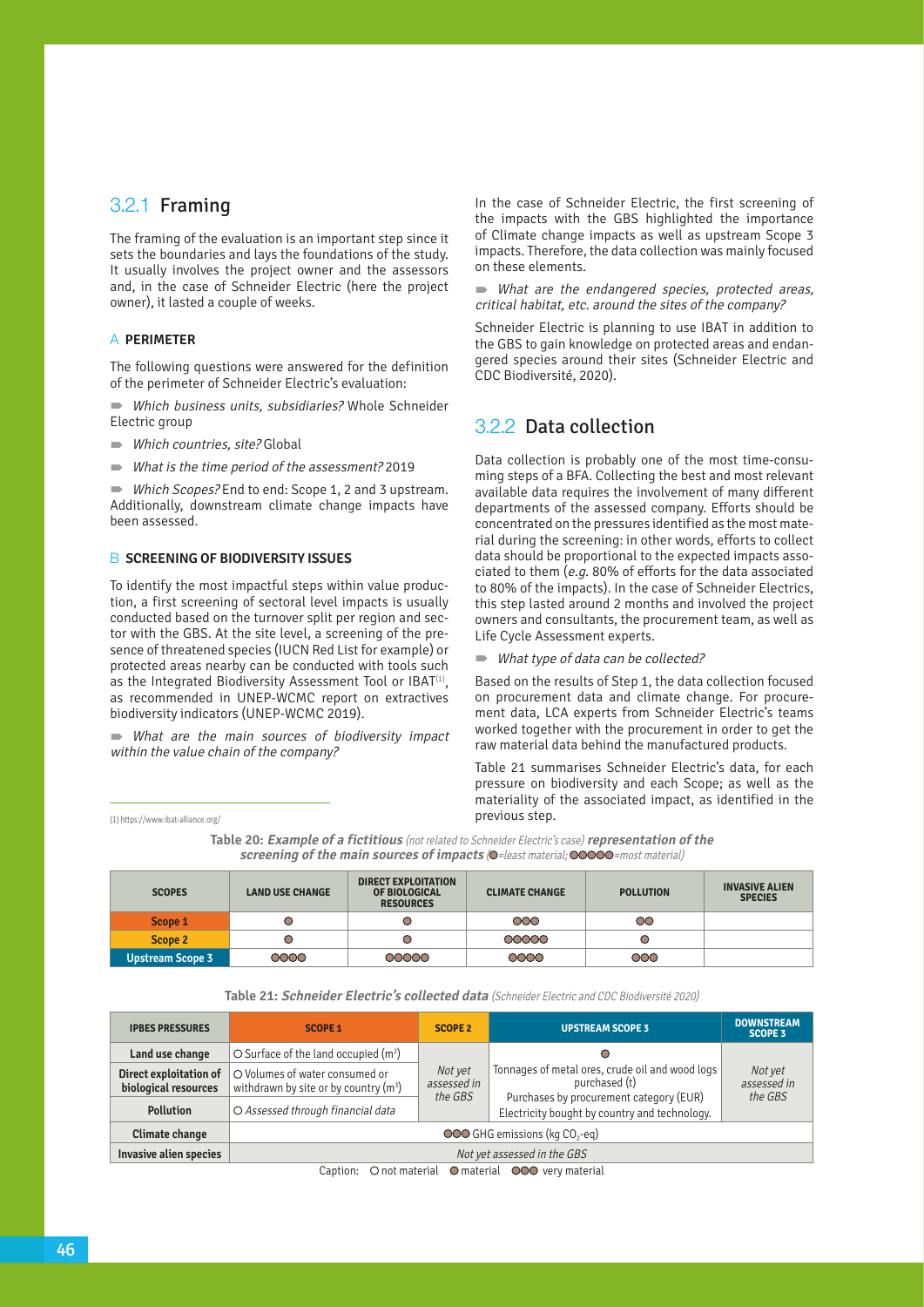### 3.2.3 Computation

The computation step is performed using a simple user interface from the R package developed by CDC Biodiversité. It is fed the data collected in the previous step, organised in standard inputs developed to facilitate the modelling process. The biodiversity impacts of the activities of the assessed company are computed: standard charts and an Excel file containing the results are generated to facilitate analysis. Figure 13 shows the user interface and an extract of the standard charts automatically generated.

In the case of Schneider Electric, the computation was conducted by the consultants and did not require a long period.

### 3.2.4 Analyses

This step is the quantitative and qualitative interpretation of the results. It involves the project owners, the consultants, and can require the help of some experts, especially for the qualitative analysis. In the case of Schneider Electric, it lasted about a month and a half.

#### a **QUANTITATIVE ANALYSIS**

The quantitative analysis aims at interpreting the results computed in the previous step. The questions related to this step are listed below and answered for the case of Schneider Electric.

 $\blacksquare$  What is the size of the impact of the company on various natural ecosystems and what are the impact hotspots?

## **BOX 4 FOCUS – Reporting rules for GBS-based Biodiversity Footprint Assessments**

Results of BFAs should be broken down by:

**Realm – Terrestrial vs Freshwater**: reporting impacts on the two realms separately is required in order not to downplay aquatic impacts. Aquatic ecosystems cover a much smaller surface area of the Earth, meaning that an impact of 100 MSA.km<sup>2</sup> is a much larger share of aquatic biodiversity than it is of terrestrial biodiversity. It also means that aquatic impacts are usually quantitatively much smaller than terrestrial impacts (in MSA. km2 ), while still being equally significant.

**Accounting category – Dynamic vs Static**: in line with the BD Protocol, periodic gains/losses (dynamic **13 Representation steps)** impacts) and cumulated negative impacts (static impacts) should be reported separately (Endangered Wildlife Trust 2020). Besides, unlike dynamic impacts, static impacts cannot be summed up over reporting periods since they represent a stock of impacts.

> **Ecotoxicity impacts**: the ecotoxicity module in GBS 1.x versions being subject to greater uncertainties, ecotoxicity results should be reported separately and not compared directly to non-Ecotoxicity impacts.

> **Climate change impacts (optional)**: reporting Climate change impacts separately highlights impacts already tackled through the entity's climate policy and the non-climate impacts it needs to tackle through additional actions.



**Figure 13: Representation of the computation step**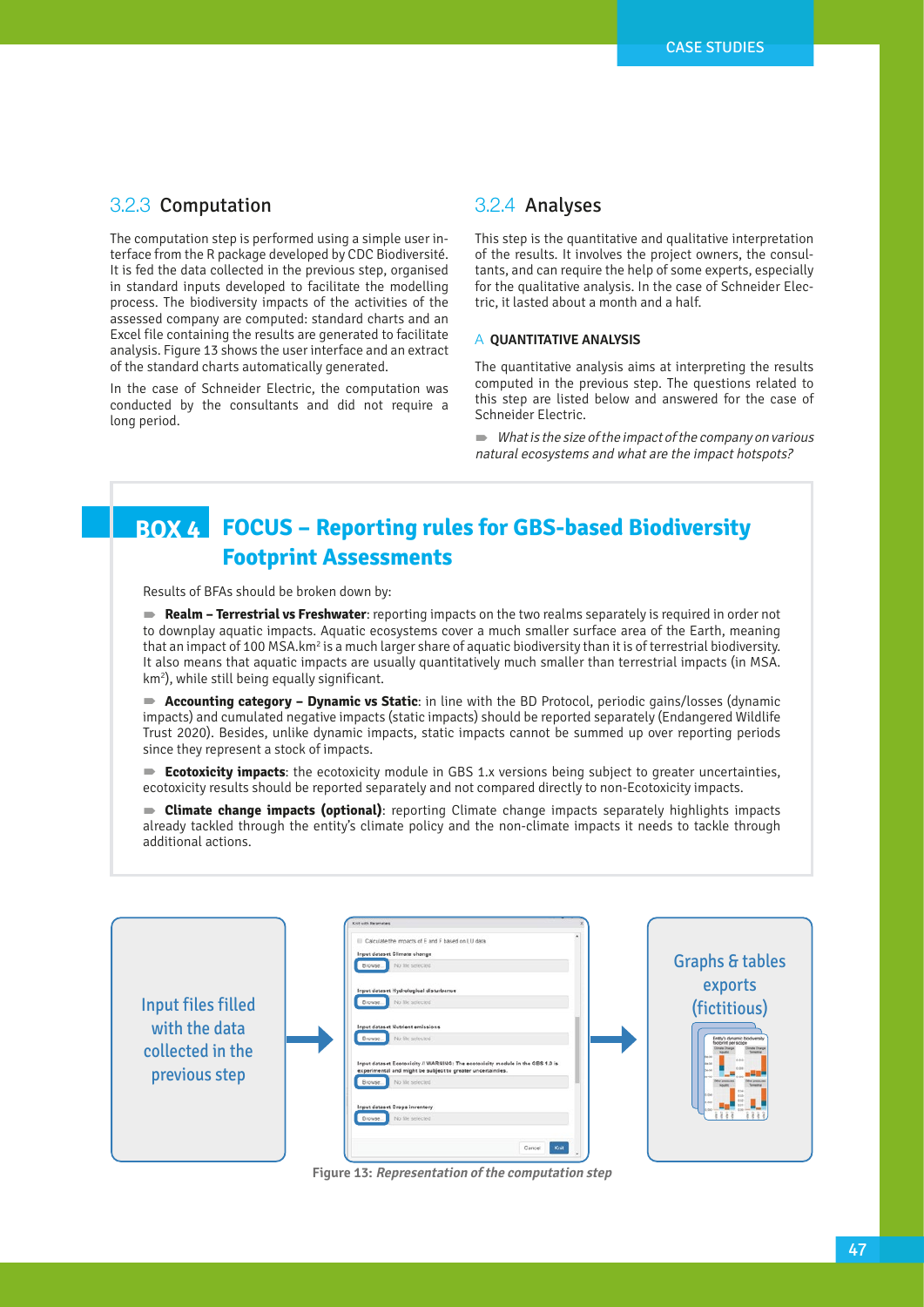The overall results of Schneider Electric's biodiversity footprint assessment are presented in the case study summary sheet. Scope 1 has a low impact in comparison to the rest of the value chain, most of the impact being generated in the downstream Scope 3, caused by the  $CO<sub>2</sub>$  emitted during the use phase of Schneider Electric's products. Excluding downstream impacts, 98% of the rest of the impacts are due to purchases, in upstream Scope 3 (Schneider Electric and CDC Biodiversité 2020). of the value chain, most of the impact being generated in performance against different benchmarks:<br>The downstroam Soone 3, gauged by the CO emitted during performance against different benchmarks:

 $\blacksquare$  How does the company compare with others in terms of biodiversity footprint?

Figure 14 provides an overview of Schneider Electric's

The Scope 1 Global average which represents the average impact of companies globally<sup>(1)</sup>.

 An average company of the same sector as Schneider Electric: "Manufacture of electrical machinery and apparatus n.e.c. (not elsewhere classified)" (Industry average) (see Box 5).

(1) It is computed by simply dividing the total annual biodiversity loss predicted by GLOBIO-IMAGE by the total monetary value of the 2011 world production reported in EXIOBASE (latest year available).



**Figure 14: 2019 terrestrial dynamic performance of Schneider Electric against benchmarks** (Schneider Electric and CDC Biodiversité 2020)

## **BOX 5 FOCUS – Sectoral benchmarks**

CDC Biodiversité is developing a series of 13 factsheets<sup>(2)</sup> designed for companies or investors to assess a sector's impact on biodiversity, as computed by the Global Biodiversity Score®. It is supported by an explanatory appendix. It can be used by companies to compare their impact to the sector average or to estimate their impact and main pressures on biodiversity, and by investors to screen their biodiversity impact, or to rate the performance of specific companies against sectoral benchmarks.

(2) https://www.mission-economie-biodiversite.com/actualites/fiches-benchmark-benchmark-factsheets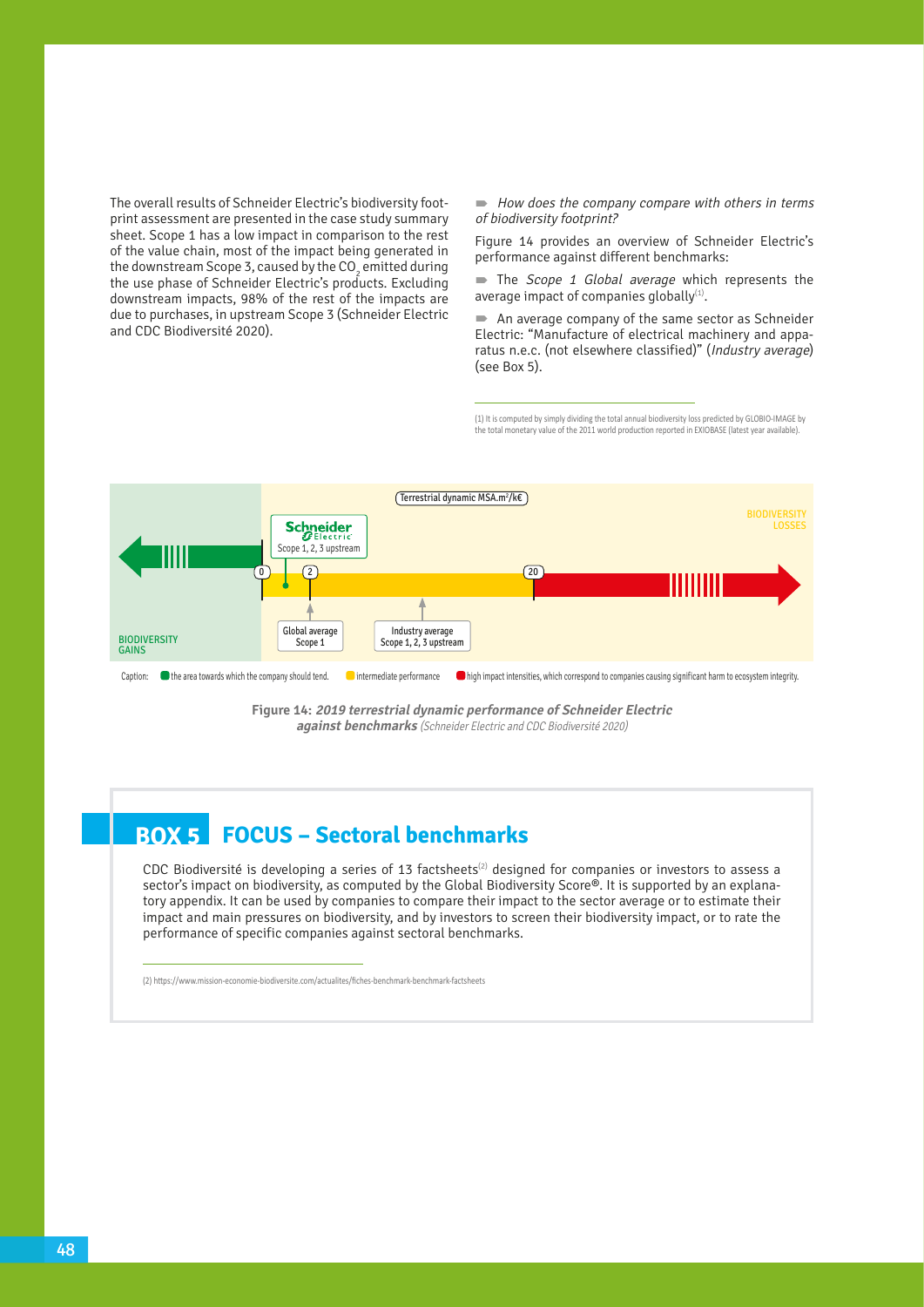### **B QUALITATIVE ANALYSIS**

The objective of this analysis is to assess to what extent the quantitative analysis covers all biodiversity impacts of the company, within the boundaries of the study, and to list limitations.

 $\blacksquare$  What are the blind spots of the study?

Besides the GBS limitations, the data collected for the biodiversity footprint assessment of Schneider Electric also suffer from limitations. Despite the efforts of LCA experts and the procurement teams, the data were still lacking precision – especially for fabricated or recycled products. It was also not possible to know where the raw materials were coming from, so global impact factors had to be used instead of more precise country impact factors (Schneider Electric and CDC Biodiversité 2020).

## **BOX 6 FOCUS – Environmental Safeguards**

Factors and pressures that may influence the impact of economic activities on biodiversity but are not (yet) covered by the biodiversity footprinting methodology will not show up in the footprint results. To make sure that these factors and pressures are not overlooked in the decisions taken following a footprint, the company should address these factors and pressures by means of different actions. Examples of such actions or 'environmental safeguards' are included in Table 22. Sector specific environmental safeguards can be found in each benchmark factsheet.

| <b>ISSUES NOT (FULLY)</b><br><b>COVERED BY THE</b><br><b>GBS APPROACH</b>      | <b>CRITERIA TO APPLY TO DIRECT OPERATIONS AND</b><br>THE VALUE CHAIN (ESPECIALLY SUPPLIERS) TO<br>ASSESS IF ACTIONS SHOULD BE TAKEN                                               | <b>ACTIONS ADDRESSING THE ISSUE</b>                                                                                                                                                                                                                                                                                                                                                                       |  |  |
|--------------------------------------------------------------------------------|-----------------------------------------------------------------------------------------------------------------------------------------------------------------------------------|-----------------------------------------------------------------------------------------------------------------------------------------------------------------------------------------------------------------------------------------------------------------------------------------------------------------------------------------------------------------------------------------------------------|--|--|
| Location specific impact characteristics                                       |                                                                                                                                                                                   |                                                                                                                                                                                                                                                                                                                                                                                                           |  |  |
| <b>Water scarcity</b>                                                          | If some activities in water-scarce areas<br>→                                                                                                                                     | $\rightarrow$ Establish and implement a water management system                                                                                                                                                                                                                                                                                                                                           |  |  |
| Proximity of HCVA's<br>(High Conservation<br>Value Areas) /<br>protected areas | If operating in or near these areas<br>→                                                                                                                                          | $\rightarrow$ Establish and implement a Biodiversity Management Plan<br>or Biodiversity Action Plan for the entities concerned                                                                                                                                                                                                                                                                            |  |  |
| Presence of<br>threatened or<br>protected species                              | If endangered or threatened species are<br>→<br>suspected to be locally affected by the<br>activities<br>$\rightarrow$ If activities must comply with the<br>mitigation hierarchy | $\rightarrow$ Respect legal requirements related to the mitigation<br>hierarchy                                                                                                                                                                                                                                                                                                                           |  |  |
| Impact on soil fertility/soil quality                                          |                                                                                                                                                                                   |                                                                                                                                                                                                                                                                                                                                                                                                           |  |  |
| Impacts on soil<br>fertility/soil quality                                      | If activities impact soil fertility or quality<br>$\rightarrow$                                                                                                                   | $\rightarrow$ Switch to production or sourcing only from organic or low<br>impact agriculture                                                                                                                                                                                                                                                                                                             |  |  |
|                                                                                | Drivers of biodiversity loss                                                                                                                                                      |                                                                                                                                                                                                                                                                                                                                                                                                           |  |  |
| Introduction of<br>invasive alien species                                      | $\rightarrow$ If activities can introduce invasive<br>alien species to new areas (e.g. through<br>transport)                                                                      | $\rightarrow$ Specific certification initiatives may be used/required to<br>quarantee compliance<br>$\rightarrow$ Require the implementation of a management system to<br>prevent the introduction of invasive species<br>$\rightarrow$ Ban the use of Genetically Modified Organisms (GMOs)                                                                                                              |  |  |
| Overexploitation                                                               | $\rightarrow$ If activities are contributing to over-<br>harvesting or over-use of living species,<br>pushing their populations to decline                                        | $\rightarrow$ In case of 'high risk' sectors: companies should assess a<br>sustainable level of exploitation<br>$\rightarrow$ Specific certification initiatives may be used/required to<br>quarantee compliance<br>$\rightarrow$ Comply with the Convention on International Trade in<br><b>Endangered Species of Wild Fauna and Flora (CITES)</b><br>$\rightarrow$ Ban the use of IUCN Red List species |  |  |
| <b>Disturbance</b>                                                             | $\rightarrow$ If activities are expected to significantly<br>disturb biodiversity (e.g. based on an<br>environmental impact assessment)?                                          | Carry out an Environmental Impact Assessment (EIA) and<br>→<br>implement its recommendations<br>$\rightarrow$ If fisheries, no salting-out.                                                                                                                                                                                                                                                               |  |  |

**Table 22: Environmental Safeguards to implement to complete the quantitative assessment of a BFA** (CDC Biodiversité 2020f)